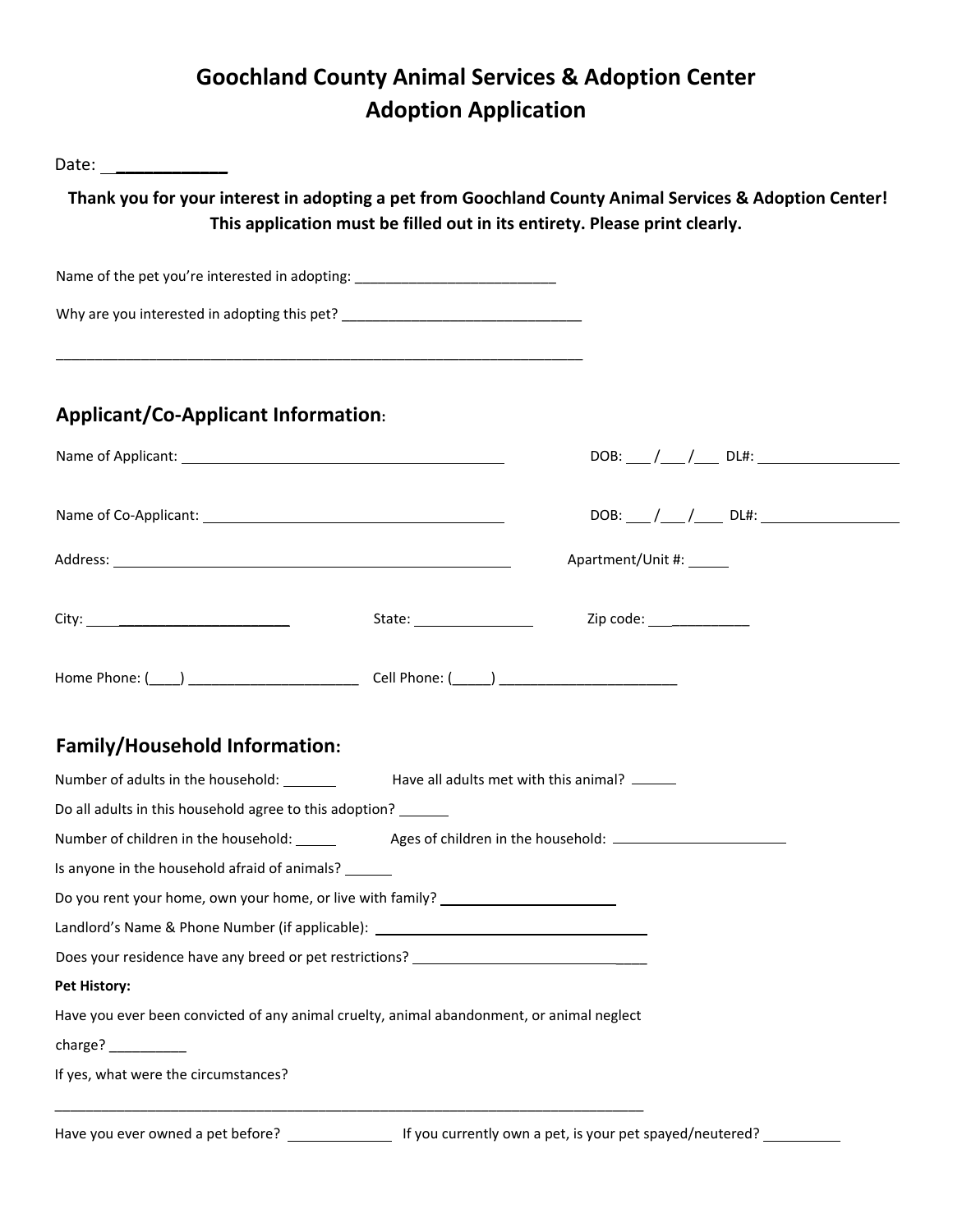| How many pets do you currently have?                                  | How many: dogs | cats | other |  |  |  |  |
|-----------------------------------------------------------------------|----------------|------|-------|--|--|--|--|
| Have you ever adopted from a rescue group or shelter in the past?     |                |      |       |  |  |  |  |
| Have you ever given a pet away, rehomed a pet, or relinquished a pet? |                |      |       |  |  |  |  |
| If yes, what were the circumstances?                                  |                |      |       |  |  |  |  |

 $\mathcal{L}_\mathcal{L} = \mathcal{L}_\mathcal{L} = \mathcal{L}_\mathcal{L} = \mathcal{L}_\mathcal{L} = \mathcal{L}_\mathcal{L} = \mathcal{L}_\mathcal{L} = \mathcal{L}_\mathcal{L} = \mathcal{L}_\mathcal{L} = \mathcal{L}_\mathcal{L} = \mathcal{L}_\mathcal{L} = \mathcal{L}_\mathcal{L} = \mathcal{L}_\mathcal{L} = \mathcal{L}_\mathcal{L} = \mathcal{L}_\mathcal{L} = \mathcal{L}_\mathcal{L} = \mathcal{L}_\mathcal{L} = \mathcal{L}_\mathcal{L}$ 

## **Veterinary Information (Must be provided if you currently have a pet or had a pet in the past 10 years):**

| Veterinary Hospital's Name: Veterinary Hospital                                               | Phone: (   ) |
|-----------------------------------------------------------------------------------------------|--------------|
| If you have a current pet, is your pet up to date on vaccinations?                            |              |
| If you own a dog, do you keep your dog on monthly heartworm prevention?                       |              |
| If you own a dog and/or cat, do you keep your dog and/or cat on monthly flea/tick prevention? |              |

Please list the name(s) of your current and/or past pet(s):

## **New Pet Information:**

Are you committed to providing a responsible home for this pet's entire life? (This could be up to 15 years or more):

 $\overline{a}$ 

If you're interested in adopting a dog, how do you plan to secure the dog outdoors? \_\_\_\_\_\_\_\_\_\_\_\_\_\_\_\_\_\_\_\_\_\_\_\_\_

If you're interested in adopting a dog, will you be able to deal with problems that the dog may develop, such as **digging,**

\_\_\_\_\_\_\_\_\_\_\_\_\_\_\_\_\_\_\_\_\_\_\_\_\_\_\_\_\_\_\_\_\_\_\_\_\_\_\_\_\_\_\_\_\_\_\_\_\_\_\_\_\_\_\_\_\_\_\_\_\_\_\_\_\_\_\_\_\_\_\_\_\_\_\_\_\_\_\_\_\_\_\_\_\_\_\_\_\_\_\_\_\_

**barking, chewing, separation anxiety, or aggression**? \_\_\_\_ \_\_\_\_\_\_\_\_

If you're interested in adopting a cat, will you be able to deal with problems that the cat may develop, such as

**inappropriate scratching, chewing, or other destructive behavior**? \_\_\_\_\_ \_\_\_\_\_

Under what circumstances would you give away, rehome, or relinquish your pet? (Circle all that apply):

| Not enough time for the pet          | Pet is too noisy       |        | Birth of a new baby  |
|--------------------------------------|------------------------|--------|----------------------|
| Pet wanders/escapes from property    | Pet has become too old |        | Allergies to the pet |
| Pet is aggressive with other animals | Pet is destructive     |        | Pet is too active    |
| Pet is difficult to housetrain       | Moving                 | Other: |                      |

<u> 2008 - Andrea Britain, amerikan basar dan berasal di sebagai berasal di sebagai berasal di sebagai berasal d</u>

**\_\_\_\_\_\_\_\_\_\_\_\_\_\_\_\_\_\_\_\_\_\_\_\_\_\_\_\_\_\_\_\_\_\_\_\_\_\_\_\_\_\_\_\_\_\_\_\_\_\_\_\_\_\_\_\_\_\_\_\_\_\_\_\_\_\_\_\_\_\_\_\_\_\_\_\_\_\_\_\_\_\_\_\_\_\_\_\_\_\_\_\_\_\_\_\_\_\_\_**

Please explain all answers you circled:  $\Box$